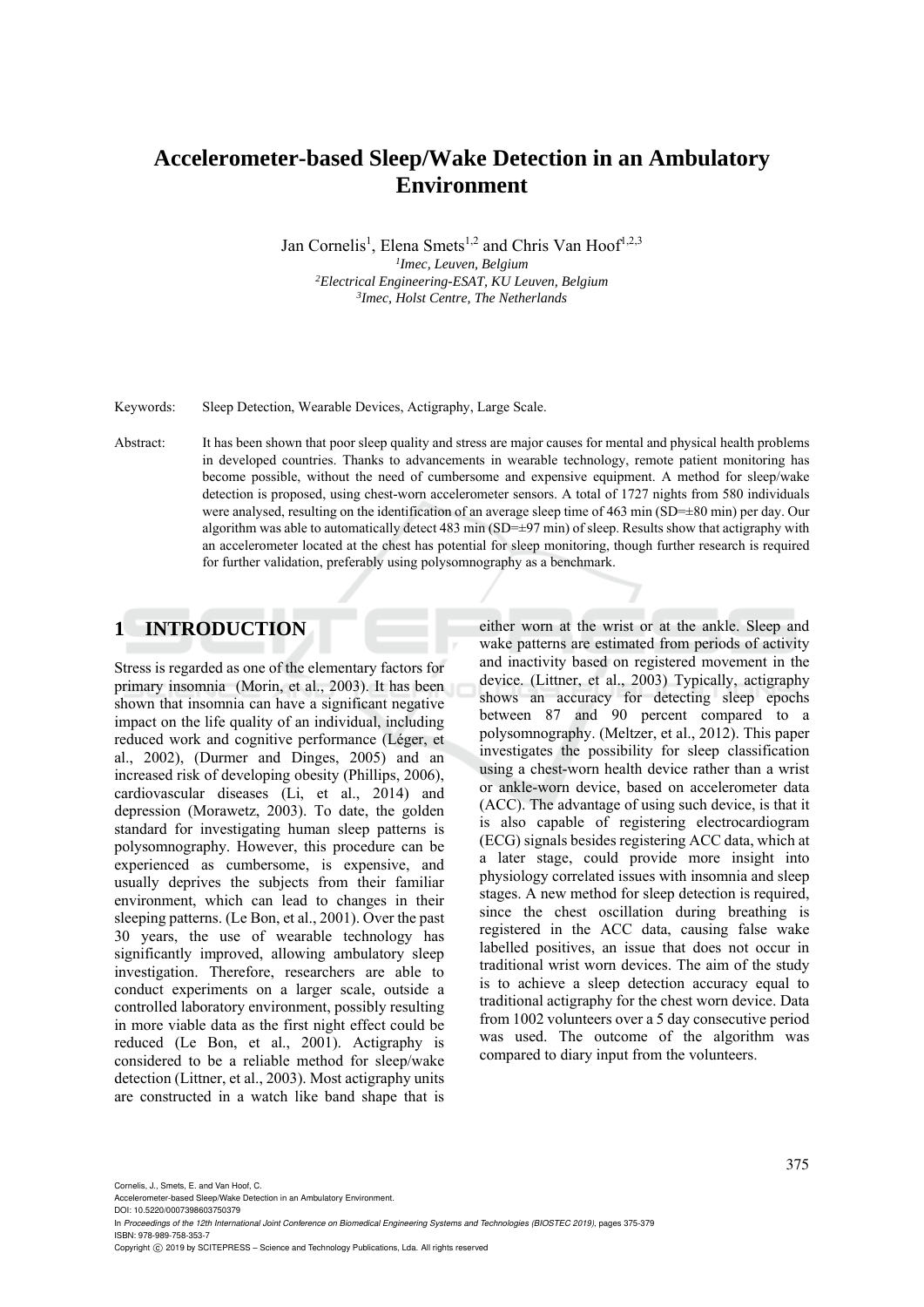# **2 METHODS**

### **2.1 Subject Recruitment**

Volunteers (n=1,002) were recruited from the active working population from 11 technology, banking, and public sector companies located in Belgium and the Netherlands. People were encouraged to participate through means of internal company communication and the distribution of flyers. Participants had a chance to win a dinner or travel voucher (11 vouchers for every 200 participants). The collected sample contained 481 males (48%) and 446 females (45%).75 participants (7.5%) did not report their gender. The participants were between the age of 21 and 65 ( $\overline{x}$ =39.5 ± 9.8). An informed consent was obtained from the participants prior to their participation in the experiment.

# **2.2 Data Collection Protocol**

The data was collected over a period of two years, from 2015 till 2017. Prior to the start of the experiment, a survey had to be filled out containing personal information such as gender, age, health information, work related conditions and lifestyle. The experiment lasted over a period of five days, starting on Thursday and ending on Monday. During the experiment, participants were requested to fill in a diary using Ecological Momentary Assessments (EMAs) on a smartphone application. EMAs allow researchers to do frequent sampling of the behaviors of the participant in real-time. (Shiffman, et al., 2008) The application asked the participants 12 times per day, at random times, to rate their perceived stress level from the past hour on a 5-point Likert scale. Additionally, each morning, the participants were asked to fill in a sleep diary in which they had to annotate the time they went to bed, how long it took to fall asleep, the number of times they woke up and the time at which they woke up in the morning. The participants were able to fill in their sleep times



Figure 1: A health device used in the experiment.

freely, by using the smartphone keyboard. The time it took to fall asleep was a multiple-choice: 0-10 minutes, 11-30 minutes, 31-60 minutes or  $>60$ minutes. If they reported it took more than 60 minutes to fall asleep or if they woke up at least once during the night, additionally the reason for not being able to fall asleep or waking up was asked.

### **2.3 Sensor Information**

Each participant was asked to wear a health device at the chest, for the duration of the experiment, i.e. five days continuously (fig1). This is a regulatory approved device, for recording ECG (256Hz) and triaxial accelerometer (ACC) (32Hz) signals. The data was stored on an SD card, and read out after the experiment was concluded. Before the start of the experiment, the internal clock of the device was synchronised to UTC. Participants were asked to remove the sensor in case they participated in a vigorous physical activity, in order to prevent potential damage from sweating.

## **2.4 Sleep Wake Classification**

The most commonly referred sleep/wake detection methods for wrist actigraphy are those of Cole *et al* (Cole, et al., 1992) and Sadeh *et al* (Sadeh, et al., 1994) The findings of Cole *et al* are based on previous findings of Webster *et al*, who used equation eq. 1. (Webster, et al., 1982)

$$
A = 0.025(0.15 X_{t-4} + 0.15 X_{t-3} + 0.15 X_{t-2} + 0.08
$$
  
X<sub>t-1</sub> + 0.21 X<sub>t</sub> + 0.12X<sub>t+1</sub> + 0.13 X<sub>t+2</sub> (1)

In this equation,  $X(t)$  represents the sum of the digital activity values of the Medilog1 recorder for all 30 2 s data epochs in 1 min at time t. (Webster, et al., 1982). Activity indicator A is considered sleep if A<1. (Webster, et al., 1982). However, above stated activity recognition methods are all based on wristbased activity. When the activity is measured from the chest, there is a natural oscillation due to the breathing pattern. Therefore, there was a need for a modified sleep/wake detection, with a lower sensitivity. The analysis was performed in MATLAB and the classification is determined by the ACC recordings of the health device. Each 60 seconds the ACC signal was scored for activity (A). For each axis, the difference between the minimal and maximal g value was calculated, and the activity was determined by eq. 2.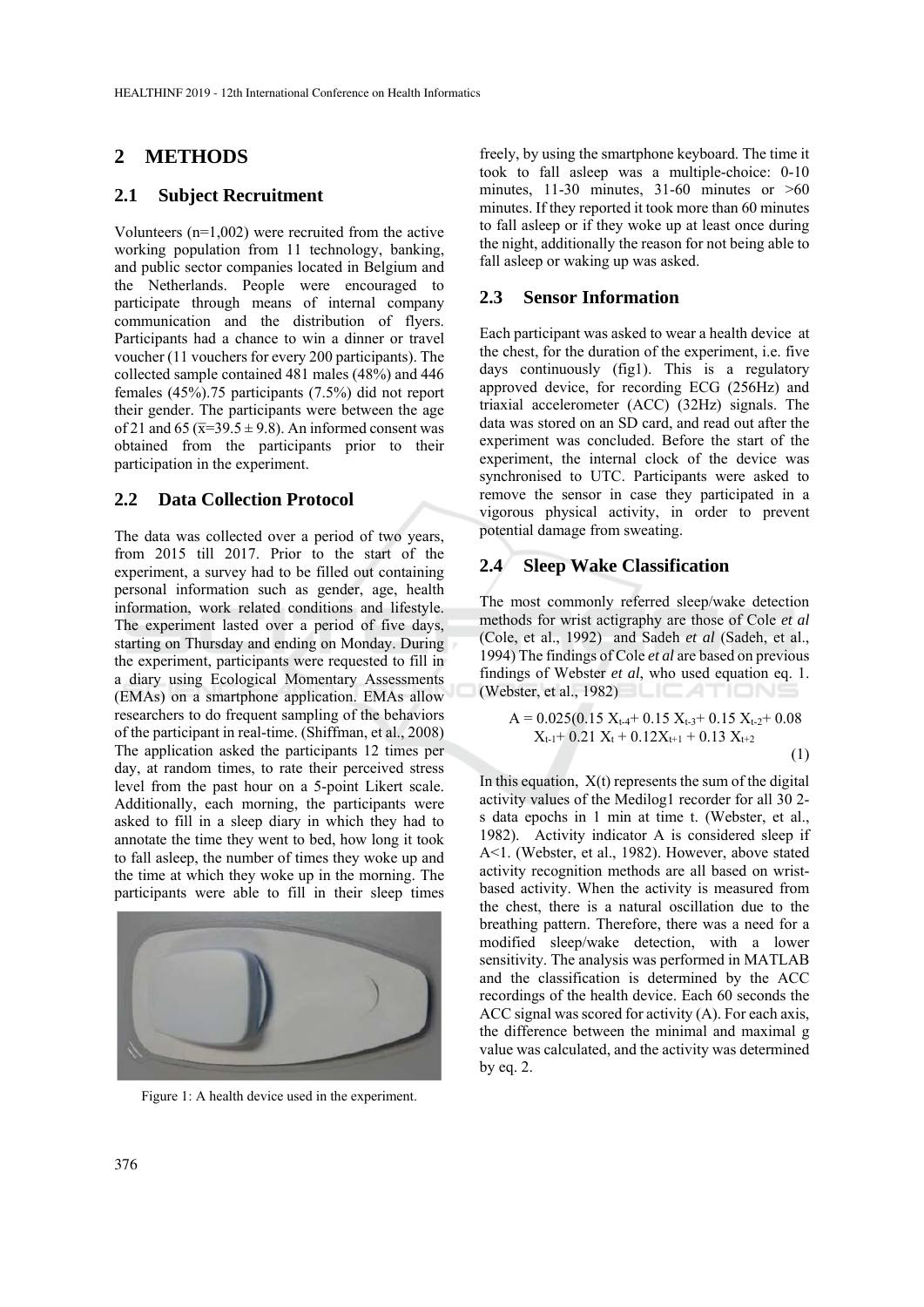$$
A= 0.025(0.2X_{t-3}+0.2X_{t-2}+0.2X_{t-1}+0.2X_{t0}+0.2X_{t+1})
$$
\n
$$
0.2X_{t+1})
$$
\n(2)

Activity indicator A is considered sleep if  $A \le 1$ . X is the average maximal difference in g for each axis. t represents the time epoch in minutes of the signal, with t0 as the current minute. The sleep/wake state was evaluated based on activity indicator A (eq1), and stored as a Boolean true/false. From the moment the first 30 minutes of the Boolean stored sleep/wake indicator where label as sleep, the participant was considered asleep until the data indicated that the participant was up for at least 30 minutes, with a minimum of 120 minutes of registered sleep, in order to exclude potential daytime naps from the dataset. If participants did not fill in the sleep diary correctly in the morning, the data of the previous night was removed. In total 1727 nights were included for analysis.

# **2.5 Validation**

The outcome of the sleep-wake classification algorithm is compared with the diary entries from the EMAs. The maximum falling asleep times were added to the reported time to bed, e.g. if the participant indicated it took 0-10 minutes to fall asleep, 10 minutes were added to the time to bed to find the time the participant actually fell asleep. We investigated for which percentage of the nights the reported sleep and wake times matched with the detected sleep and wake times based on the accelerometer data. Since self-reporting is not always accurate, a tolerance of 0, 10, 30 and 60 minutes was

introduced, allowing the classification to differ 0, 10, 30 or 60 min respectively from the self-reported wake and sleep times.



#### Figure 2: Flowchart for the sleep identification.

# **3 RESULTS**

The tolerance scores of the algorithm are shown in table 1. A total of 1727 nights of 580 unique participants were analysed, and 81% of the nights fell within a 60 minute range in wake up and sleep time

| <b>Tolerance</b><br>(minutes) | Population within<br>tolerance for sleep<br>$time(\% )$ | Population within<br>tolerance for wake up<br>$time(\% )$ | Population within<br>tolerance for sleep time<br>and wake up time(%) |
|-------------------------------|---------------------------------------------------------|-----------------------------------------------------------|----------------------------------------------------------------------|
|                               |                                                         |                                                           |                                                                      |
| $\bf{0}$                      | 49                                                      | 23                                                        | 13                                                                   |
| 10                            | 70                                                      | 51                                                        | 37                                                                   |
| 30                            | 82                                                      | 80                                                        | 67                                                                   |
| 60                            | 90                                                      | 91                                                        | 83                                                                   |

| Table 1: Population within tolerance. |  |
|---------------------------------------|--|
|---------------------------------------|--|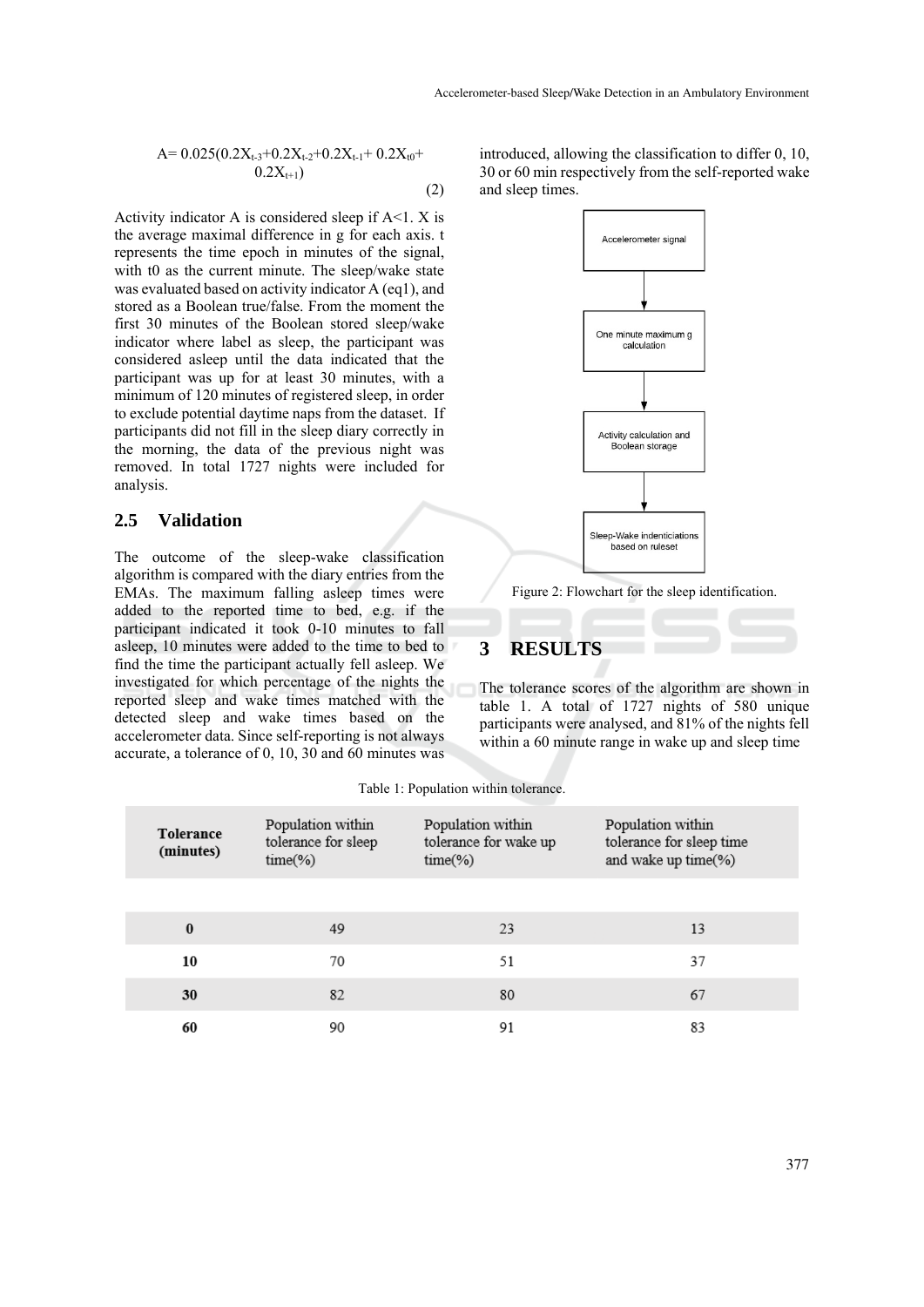

Figure 3: Scatterplot comparing the total sleep time (TST) of the diary and the algorithm for the entire population (A)-  $(n=1723)$  and the population within the 60 minute tolerance (B)  $(n=1427)$ . Regression equation for the entire population is  $y=0.82x+102$  and for the population within the 60 min tolerance  $y=0.93x+45$ . The root mean square values (RMSEs) are 75.72 and 38.08 for A and B respectively.

with regards to the diary entry. The average total sleep time (TST) of the population was 462 min for the data reported in the diary, with a SD of  $\pm 80$  min, and 483 min for the data predicted with the algorithm, with an SD of  $\pm$ 97 min. The population that fell within the one hour tolerance had a TST of 460 min  $(SD=\pm 76 \text{ min})$  for the diary and 472 min  $(SD=\pm 78 \text{ min})$ min) for the algorithm. Reported average falling asleep times for the populations was 22 minutes (SD=±15 min). The RMSEs are 75.72 min and 38.08 min for A and B respectively. The correlation coefficient for the total estimated sleep time based on diary and algorithm was 0.69. For the population that fell within the diary boundary of 60 minutes, the absolute mean difference is 29 minutes (SD=±26 min), and the correlation coefficient between the sleep times is 0.90. A scatterplot comparing the algorithm and the diary TST is presented in figure 3.

#### **4 DISCUSSION**

On average, the algorithm overestimated the sleep period by 20 min. The overestimation of the TST is in line with other research. This is a known issue with accelerometer data, as it is difficult to distinguish the sleep onset (SO), wake after sleep onset (WASO) and stage 1 sleep, as activity is generally limited when one is falling asleep (Lockley, et al., 1999). Nevertheless, the agreement rate is within acceptable range,

especially considering that the maximum range for falling asleep was subtracted from the TST, which is likely to be an overestimation of the reported SO. The current study has limitations regarding validation of the results, i.e. the lack of a comparison to a golden standard (polysomnography). Further research should investigate how the polysomnography, actimetry and self-reported sleep times are associated. Since the device used in this study also recorded the ECG, this could be used to further enhance the sleep/wake detection of the algorithm. Research has shown that the inclusion of ECG-based analysis can further improve the sleep wake detection, and could enable the differentiation between light sleep (stage 1 and 2), slow wave sleep (stage 3 and 4) and rapid eye movement sleep (Tal, et al., 2017). The data could potentially also be used for the detection of health hazards, opening the path for further usage of wearable sensors in ambulatory healthcare monitoring (Mezick, et al., 2013).

# **5 CONCLUSION**

We have collected ambulatory physiological data of 1,002 subjects during 5 consecutive days and 4 nights, in combination with background information, and smartphone-based self-reports. 580 subjects from this dataset were eligible for this analysis. This paper provides a method to distinguish sleep and non-sleep